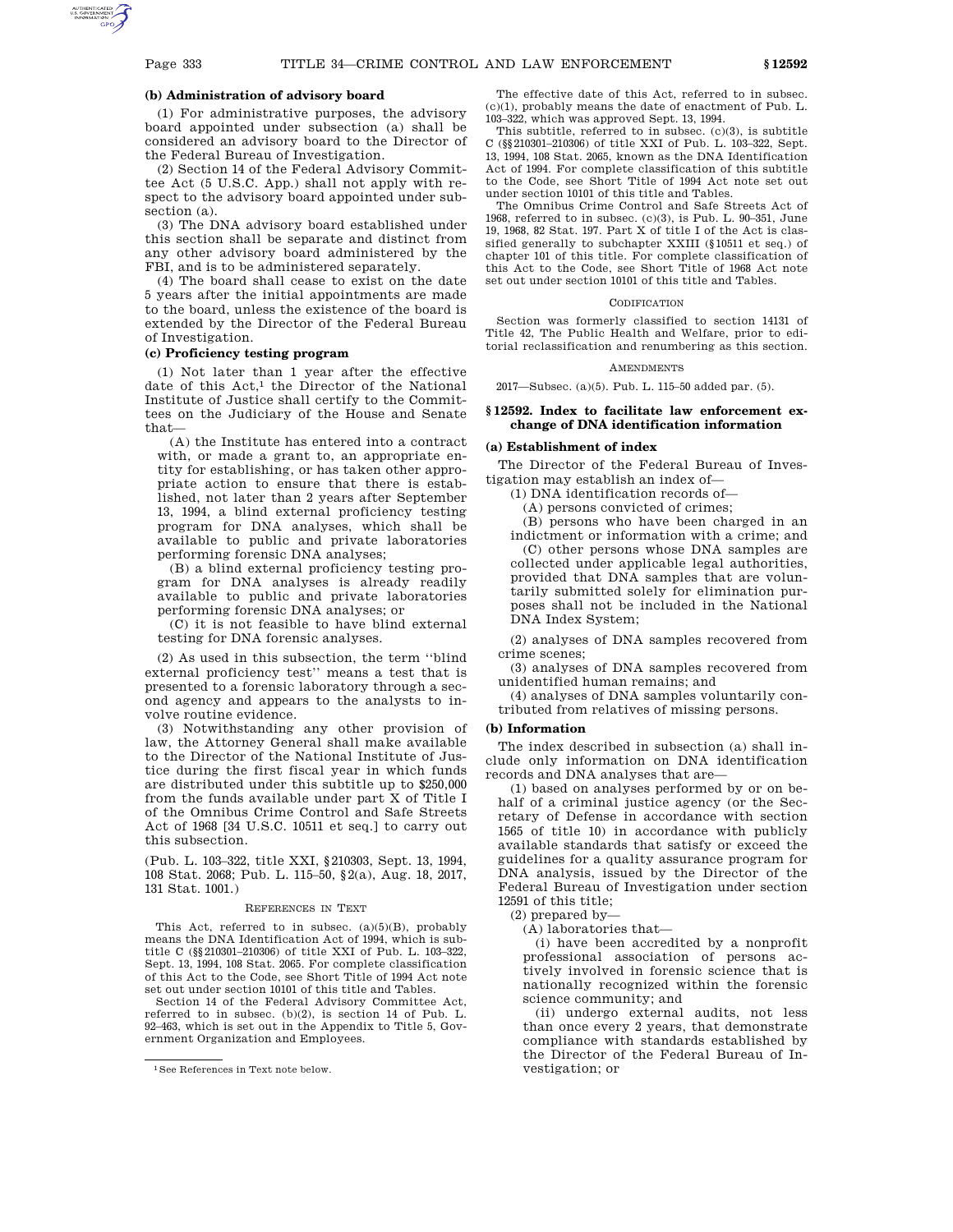(B) criminal justice agencies using Rapid DNA instruments approved by the Director of the Federal Bureau of Investigation in compliance with the standards and procedures issued by the Director under section  $12591(a)(5)$  of this title; and

(3) maintained by Federal, State, and local criminal justice agencies (or the Secretary of Defense in accordance with section 1565 of title 10) pursuant to rules that allow disclosure of stored DNA samples and DNA analyses only—

(A) to criminal justice agencies for law enforcement identification purposes;

(B) in judicial proceedings, if otherwise admissible pursuant to applicable statutes or rules;

(C) for criminal defense purposes, to a defendant, who shall have access to samples and analyses performed in connection with the case in which such defendant is charged; or

(D) if personally identifiable information is removed, for a population statistics database, for identification research and protocol development purposes, or for quality control purposes.

# **(c) Failure to comply**

Access to the index established by this section is subject to cancellation if the quality control and privacy requirements described in subsection (b) are not met.

## **(d) Expungement of records**

## **(1) By Director**

(A) The Director of the Federal Bureau of Investigation shall promptly expunge from the index described in subsection (a) the DNA analysis of a person included in the index—

(i) on the basis of conviction for a qualifying Federal offense or a qualifying District of Columbia offense (as determined under sections 40702 and 40703 of this title, respectively), if the Director receives, for each conviction of the person of a qualifying offense, a certified copy of a final court order establishing that such conviction has been overturned; or

(ii) on the basis of an arrest under the authority of the United States, if the Attorney General receives, for each charge against the person on the basis of which the analysis was or could have been included in the index, a certified copy of a final court order establishing that such charge has been dismissed or has resulted in an acquittal or that no charge was filed within the applicable time period.

(B) For purposes of subparagraph (A), the term ''qualifying offense'' means any of the following offenses:

(i) A qualifying Federal offense, as determined under section 40702 of this title.

(ii) A qualifying District of Columbia offense, as determined under section 40703 of this title.

(iii) A qualifying military offense, as determined under section 1565 of title 10.

(C) For purposes of subparagraph (A), a court order is not ''final'' if time remains for an appeal or application for discretionary review with respect to the order.

## **(2) By States**

(A) As a condition of access to the index described in subsection (a), a State shall promptly expunge from that index the DNA analysis of a person included in the index by that State if—

(i) the responsible agency or official of that State receives, for each conviction of the person of an offense on the basis of which that analysis was or could have been included in the index, a certified copy of a final court order establishing that such conviction has been overturned; or

(ii) the person has not been convicted of an offense on the basis of which that analysis was or could have been included in the index, and the responsible agency or official of that State receives, for each charge against the person on the basis of which the analysis was or could have been included in the index, a certified copy of a final court order establishing that such charge has been dismissed or has resulted in an acquittal or that no charge was filed within the applicable time period.

(B) For purposes of subparagraph (A), a court order is not ''final'' if time remains for an appeal or application for discretionary review with respect to the order.

(Pub. L. 103–322, title XXI, §210304, Sept. 13, 1994, 108 Stat. 2069; Pub. L. 106–113, div. B, §1000(a)(1) [title I, §120], Nov. 29, 1999, 113 Stat. 1535, 1501A–23; Pub. L. 106–546, §6(b), Dec. 19, 2000, 114 Stat. 2733; Pub. L. 108–405, title II, §203(a), (d), title III, §302, Oct. 30, 2004, 118 Stat. 2269, 2270, 2272; Pub. L. 109–162, title X, §1002, Jan. 5, 2006, 119 Stat. 3084; Pub. L. 115–50, §2(b), Aug. 18, 2017, 131 Stat. 1001.)

#### CODIFICATION

Section was formerly classified to section 14132 of Title 42, The Public Health and Welfare, prior to editorial reclassification and renumbering as this section. Some section numbers or references in amendment notes below reflect the classification of such sections or references prior to editorial reclassification.

#### **AMENDMENTS**

2017—Subsec. (b)(2). Pub. L. 115–50 amended par. (2) generally. Prior to amendment, par. (2) read as follows: ''prepared by laboratories that—

''(A) not later than 2 years after October 30, 2004, have been accredited by a nonprofit professional association of persons actively involved in forensic science that is nationally recognized within the forensic science community; and

''(B) undergo external audits, not less than once every 2 years, that demonstrate compliance with standards established by the Director of the Federal Bureau of Investigation; and''.

2006—Subsec. (a)( $1)$ (C). Pub. L. 109–162, §1002(1), struck out ''DNA profiles from arrestees who have not been charged in an indictment or information with a crime, and'' after ''provided that''.

Subsec. (d)(1)(A). Pub. L. 109–162, §1002(2), added subpar. (A) and struck out former subpar. (A), which read as follows: ''The Director of the Federal Bureau of Investigation shall promptly expunge from the index described in subsection (a) of this section the DNA analysis of a person included in the index on the basis of a qualifying Federal offense or a qualifying District of